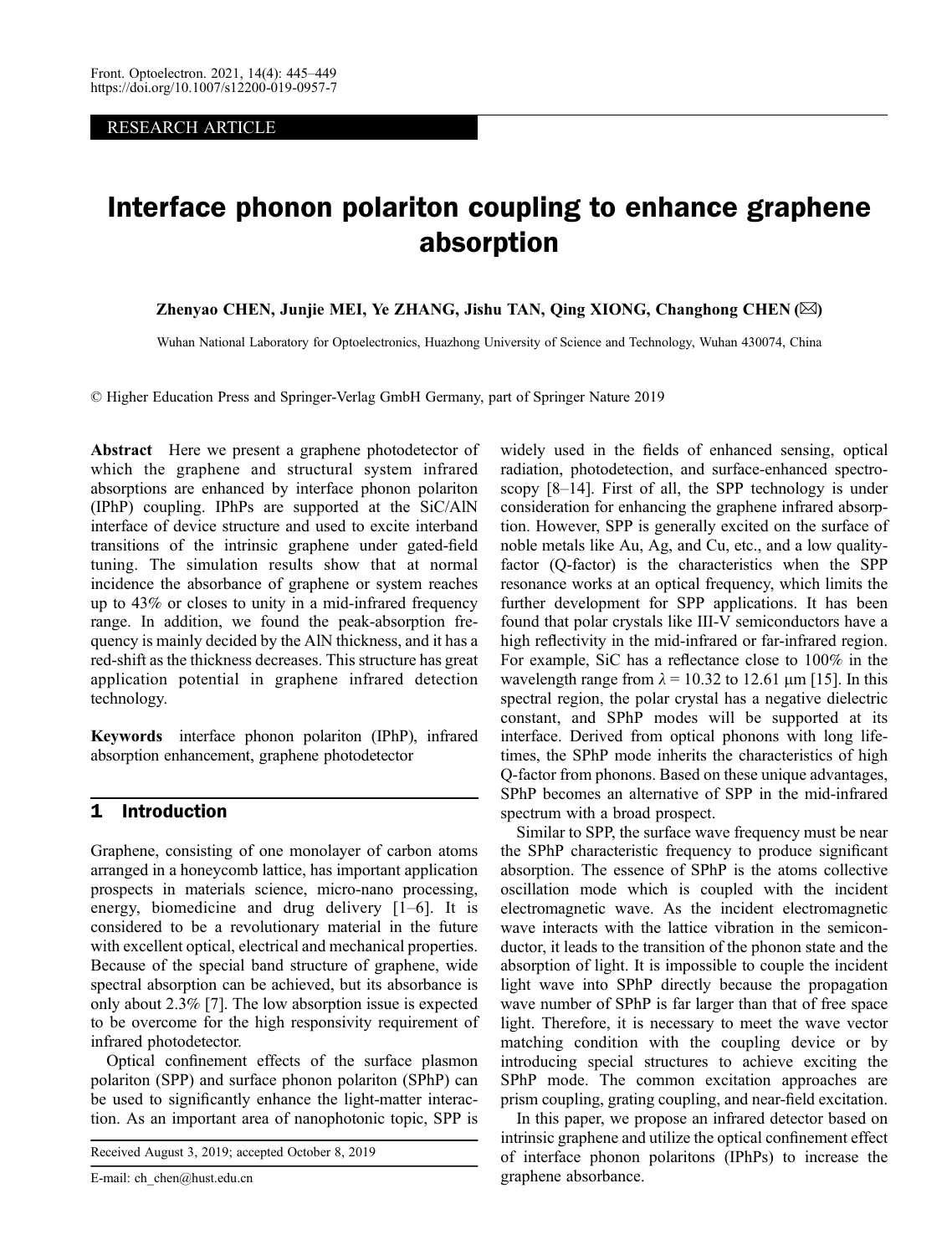#### 2 Design of the detector

We have designed a structure and explored the graphene and structural system absorption properties by the finitedifference time-domain (FDTD) method. The detector consists of Au gratings on the top of SiC/AlN/graphene/ BN stacked structure as shown in Fig. 1. The SiC/AlN is used to support IPhP. The light source is selected as the plane wave which is incident from top to bottom, and periodic boundary conditions are adopted in the x-axis direction and perfect matched layer boundary conditions in the y-axis direction. Using the metal grating on the surface, the light meets the wave vector matching condition, and couples to SiC/AlN to excite IPhP. In consequence, it increases the graphene absorbance.

In this simulation, the surface conductivity of graphene  $\sigma_{\rm g}$  is derived using the well-known Kubo formula and written as  $[16–20]$  $[16–20]$  $[16–20]$  $[16–20]$ 

$$
\sigma_{g} = \frac{je^{2}}{\pi\hbar^{2}(\omega - j2\Gamma)} \int_{0}^{\infty} \xi \left(\frac{\partial f_{d}(\xi, E_{F}, T)}{\partial \xi} - \frac{\partial f_{d}(-\xi, E_{F}, T)}{\partial \xi}\right) d\xi
$$

$$
-\frac{je^{2}(\omega - j2\Gamma)}{\pi\hbar^{2}} \int_{0}^{\infty} \frac{f_{d}(-\xi, E_{F}, T) - f_{d}(\xi, E_{F}, T)}{(\omega - j2\Gamma)^{2} - 4(\xi/\hbar)^{2}} d\xi, \quad (1)
$$

where

$$
f_d(\xi, E_{\rm F}, T) = \left(e^{(\xi - E_{\rm F})/k_{\rm B}T} + 1\right)^{-1}.
$$
 (2)

Here,  $e$  is the electron charge,  $k_B$  is the Boltzmann constant,  $\hbar$  is reduced Planck constant,  $T$  is Kelvin temperature,  $E_F$  is the Fermi level,  $\omega$  is the angular frequency and  $\Gamma$  is the scattering rate,  $\xi$  is the energy of electrons. We take  $\Gamma$  as 16.67 ps<sup>-1</sup> [\[21\]](#page-3-0), and assume room temperature  $T = 300$  K, for all simulations.

The dielectric constant of polar crystals is written as

$$
\varepsilon_{\parallel,\perp} = \varepsilon_{\infty\parallel,\perp} + \frac{\varepsilon_{\infty\parallel,\perp}(\omega_{\text{LO}\parallel,\perp}^2 - \omega_{\text{TO}\parallel,\perp}^2)}{\omega_{\text{TO}\parallel,\perp}^2 - \omega^2 - i\omega\Gamma_{\parallel,\perp}},\tag{3}
$$

where  $\omega_{\text{TOII},\perp}$  and  $\omega_{\text{LOII},\perp}$  are the transverse and longitudinal optic phonon frequencies, respectively, and  $\Gamma_{\parallel,\perp}$ are the phonon damping constants. For SiC, we have  $\varepsilon_{\infty\perp}$  $= 6.4, \varepsilon_{\infty} = 7.7, \omega_{\text{TO}\perp} = 797 \text{ cm}^{-1}, \omega_{\text{TO}\parallel} = 782 \text{ cm}^{-1}, \omega_{\text{LO}\perp}$  $= 971 \text{ cm}^{-1}, \omega_{\text{LO}\parallel} = 965 \text{ cm}^{-1}, \text{ and } \Gamma_{\parallel,\perp} = 2.8 \text{ cm}^{-1}$  [[22](#page-3-0)]. The dielectric constant of SiC is shown in Fig. 2.

### 3 Results and discussion

With the change of the grating period  $p$ , the simulation results are shown in Fig. 3. The absorbance varies significantly with the change of the grating period while the location  $\lambda$  of the absorption peak is unaltered. The grating provides an extra wave vector. It meets the wave vector matching as we set the grating period  $p = 10 \text{ µm}$ , which leads to the strongest vibration. Meanwhile, the phonon is excited at the interface between SiC and AlN, and the energy of the phonon is coupled into the graphene, which improves the absorption of graphene. Figure 4 is an electric field distribution diagram of a grating period  $p = 10$ um and a light wavelength  $\lambda = 10.57$  um. The most filed are distributed in AlN and SiC, which is a feature of phonon [\[23\]](#page-3-0).

Absorption of graphene is written as [\[24\]](#page-3-0)

$$
A_{\rm G} = \frac{2\pi}{\lambda_0 |E_0|^2 S} \mathcal{E}_{\rm G}'' \iiint_V |E_{\rm G}|^2 dV.
$$
 (4)

Equation (4) indicates that the absorbance of graphene is proportional to imaginary part of dielectric constant.

Then, we explore the influence on graphene absorption with different AlN thickness. The metal grating is chose as  $p = 10 \mu m$ ,  $d_{Au} = 100 \text{ nm}$ , and  $w = 5.72 \mu \text{m}$ . The thickness of AlN changes to  $d_{\text{AlN}}$  = 100, 80, 60, 40, 20 nm, while the other parameters keep unchanged. As shown in Fig. 5, the absorbance of system reaches close to 100% at  $\lambda = 10.57$ mm. In Fig. 6, the peak absorbance of graphene for the different AlN thickness are 28.3%, 30.8%, 34.0%, 37.5%, and 43.6%, respectively. As the thickness of AlN



Fig. 1 Schematic of device structure. The thickness of SiC layer, graphene layer and BN layer are  $d_{\text{SiC}} = 350 \text{ µm}$ ,  $d_{\text{G}} = 2 \text{ nm}$ ,  $d_{\text{BN}} = 13$ nm, respectively.  $d_{\text{AlN}}$ , which represents the thickness of AlN, is a variable. The Au grating has a period of  $p = 10 \, \mu \text{m}$ , a width of  $w = 5.72$ µm, and a thickness of  $d_{Au}$  = 100 nm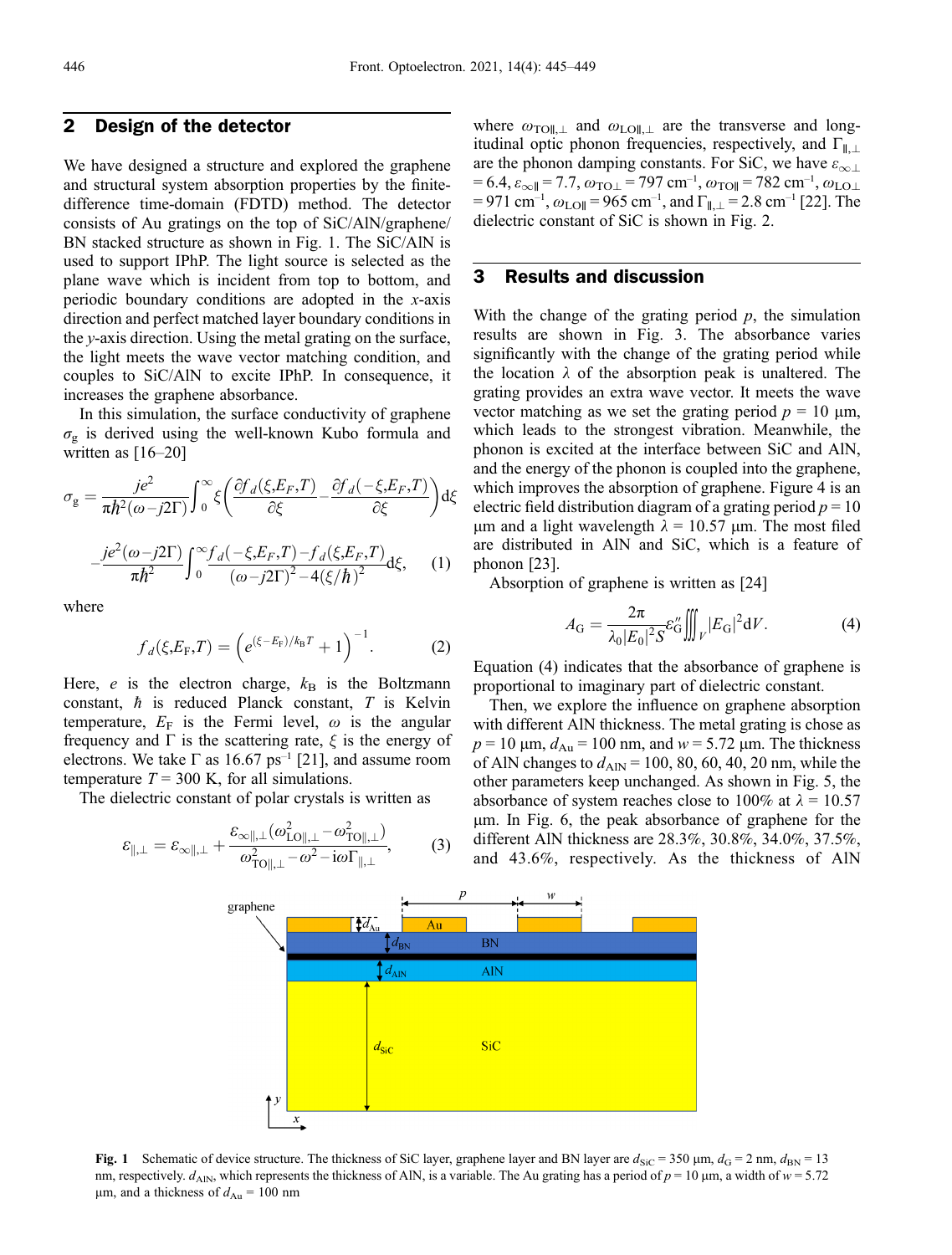

Fig. 2 Dielectric constant of SiC in the x direction, i.e., perpendicular to the lattice C-axis (the parallel-directional values are not plotted here). The real part (in black dot) of dielectric constant is negative while the imaginary part (in red triangle) is positive



Fig. 3 Effect of different grating period  $p$  on the absorbance of graphene. The main absorption peak is located at  $\lambda = 10.57$  µm. The inset shows that the peak location remains unchanged at  $\lambda$  =  $10.57 \mu m$ 



Fig. 4 Electric field distribution at  $\lambda = 10.57$  µm. The fields are mainly confined within AlN and SiC



Fig. 5 Absorbance of the structural system with different AlN thicknesses  $d_{\text{AlN}}$ . The inset shows the absorption peak has a red shift as the  $d_{\text{AlN}}$  decreases



Fig. 6 Graphene absorbance with different AlN thicknesses  $d_{\text{AIN}}$ . The inset shows that the absorption peaks locate at  $\lambda$  = 10.562, 10.568, 10.574, 10.580, and 10.596 mm are red-shifted with the decrease of AlN thickness

decreases, the absorbance of graphene increases. It is due to that as the thickness of AlN increases, the path of IPhP in AlN increases, which means more energy loss, and the energy that eventually couples into the graphene decreases. While the AlN becomes thinner, the propagation path of IPhP getting shorter, and the energy consumed by the AlN decreases; in consequence, the energy coupled into the graphene increases, resulting in an increase of the graphene absorption. In addition, we found that as the thickness of AlN decreases, the absorption peak shifts toward the long wavelength direction. This is due to that for multilayer dielectric film, the characteristic frequency of IPhP is not only related to the materials, but also to the thickness of each dielectric layer [\[25\]](#page-3-0). As the thickness of AlN decreases, it has an impact on the characteristic frequency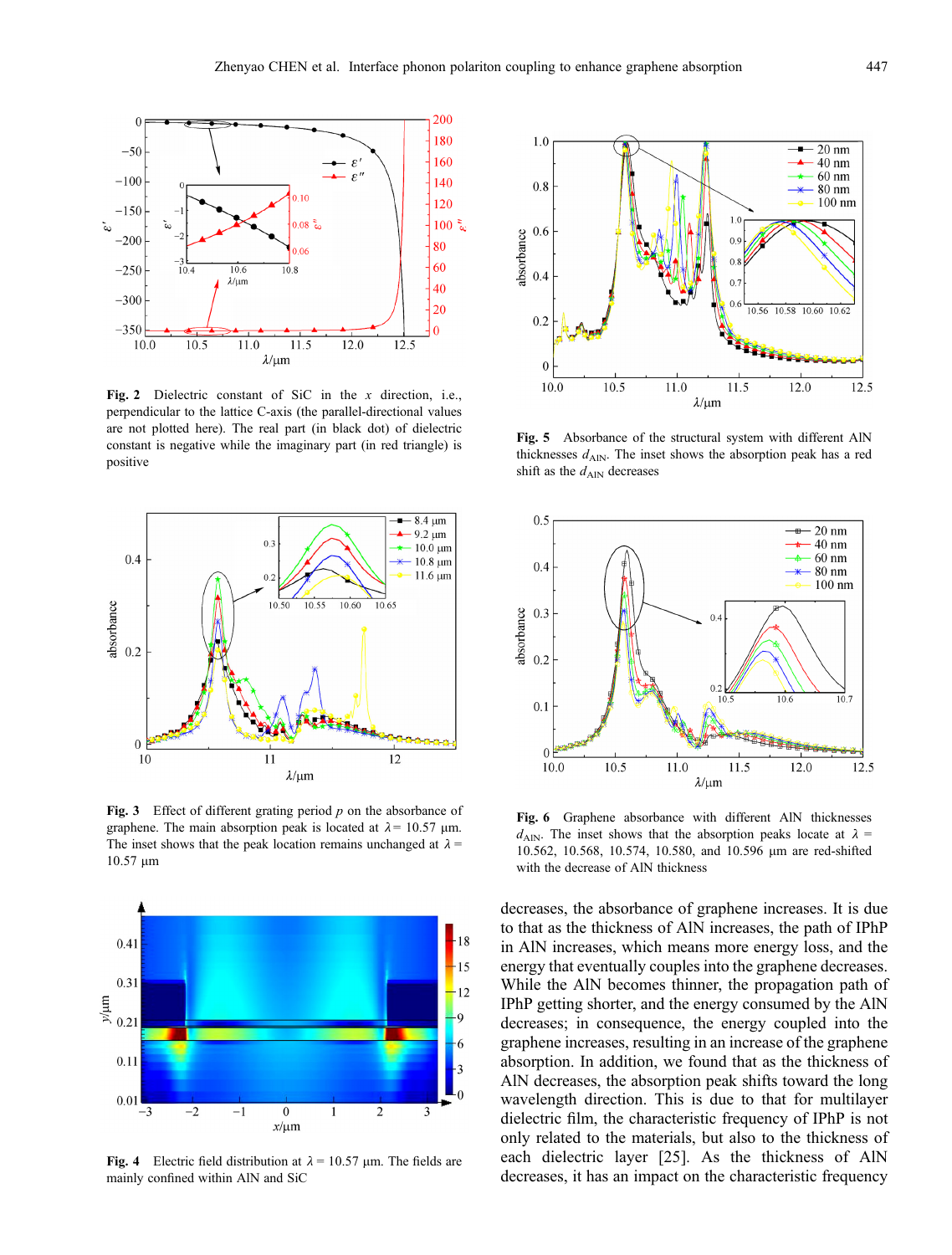<span id="page-3-0"></span>of the interface phonon, which causes the resonance absorption peak red-shifted.

### 4 Conclusion

In summary, we presented the design of graphene photodetector based on IPhPs in mid-infrared region. With the extra wave vector provided by the grating, the light is coupled into the SiC/AlN interface to excite the IPhPs. Then, the optical confinement effects of IPhPs increase the graphene absorbance. As for the main absorption peak ( $\lambda = 10.57$  µm), the grating period (p) has no impact on the location, while the graphene absorbance is affected seriously. We found that the absorbance and absorption peak position of graphene change with the thickness of AlN  $(d_{\text{AlN}})$ , the graphene absorbance reaches 43.6% at the wavelength of  $\lambda = 10.57$ mm, meanwhile the system absorbance reaches 100%. Both graphene and the system's absorption peak have a red shift as the  $d_{\text{AIN}}$  decreases. The remarkable enhancement in graphene absorption suggests that the IPhP structure is potentially helpful for designing high-performance graphene photodetectors.

Acknowledgements This work was funded by the National Natural Science Foundation of China (NSFC) (Grant No. 61675080) and Fundamental Research Funds for the Central Universities (HUST: 2016YXMS021).

#### References

- 1. Parmar J, Patel S K, Ladumor M, Sorathiya V, Katrodiya D. Graphene-silicon hybrid chirped-superstructure bragg gratings for far infrared frequency. Materials Research Express, 2019, 6(6): 065606
- 2. Huck C, Tzschoppe M, Semenyshyn R, Neubrech F, Pucci A. Chemical identification of single ultrafine particles using surfaceenhanced infrared absorption. Physical Review Applied, 2019, 11  $(1): 014036$
- 3. Thomas L, Sorathiya V, Patel S K, Guo T. Graphene-based tunable near-infrared absorber. Microwave and Optical Technology Letters, 2019, 61(5): 1161–1165
- 4. Patel S K, Charola S, Parmar J, Ladumor M. Broadband metasurface solar absorber in the visible and near-infrared region. Materials Research Express, 2019, 6(8): 086213
- 5. Katrodiya D, Jani C, Sorathiya V, Patel S K. Metasurface based broadband solar absorber. Optical Materials, 2019, 89: 34–41
- 6. Hao R, Jin J, Wei X, Jin X, Zhang X, Li E. Recent developments in graphene-based optical modulators. Frontiers of Optoelectronics, 2014, 7(3): 277–292
- 7. Geim A K. Graphene: status and prospects. Science, 2009, 324 (5934): 1530–1534
- 8. He X, Liu F, Lin F, Xiao G, Shi W. Tunable  $MoS<sub>2</sub>$  modified hybrid surface plasmon waveguides. Nanotechnology, 2019, 30(12):

125201

- 9. Shi C, He X, Peng J, Xiao G, Liu F, Lin F, Zhang H. Tunable terahertz hybrid graphene-metal patterns metamaterials. Optics & Laser Technology, 2019, 114: 28–34
- 10. Yi Z, Liang C, Chen X, Zhou Z, Tang Y, Ye X, Yi Y, Wang J, Wu P. Dual-band plasmonic perfect absorber based on graphene metamaterials for refractive index sensing application. Micromachines, 2019, 10(7): 443
- 11. Cen C, Zhang Y, Liang C, Chen X, Yi Z, Duan T, Tang Y, Ye X, Yi Y, Xiao S. Numerical investigation of a tunable metamaterial perfect absorber consisting of two-intersecting graphene nanoring arrays. Physics Letters A, 2019, 383(24): 3030–3035
- 12. Cen C, Yi Z, Zhang G, Zhang Y, Liang C, Chen X, Tang Y, Ye X, Yi Y, Wang J, Hua J. Theoretical design of a triple-band perfect metamaterial absorber in the THz frequency range. Results in Physics, 2019, 14: 102463
- 13. Patel S K, Ladumor M,Sorathiya V, Guo T. Graphene based tunable grating structure. Materials Research Express, 2019, 6(2): 025602
- 14. Patel S K, Ladumor M, Parmar J, Guo T. Graphene-based tunable reflector superstructure grating. Applied Physics. A, Materials Science & Processing, 2019, 125(8): 574
- 15. Le Gall J, Olivier M, Greffet J J. Experimental and theoretical study of reflection and coherent thermal emission by a SiC grating supporting a surface-phonon polariton. Physical Review B, 1997, 55 (15): 9195–9199
- 16. Hanson G W. Dyadic Green's functions and guided surface waves for a surface conductivity model of graphene. Journal of Applied Physics, 2008, 103(6): 064302
- 17. He X, Liu F, Lin F, Shi W. Investigation of terahertz all-dielectric metamaterials. Optics Express, 2019, 27(10): 13831–13844
- 18. Achilli S, Cavaliere E, Nguyen T H, Cattelan M, Agnoli S. Growth and electronic structure of 2D hexagonal nanosheets on a corrugated rectangular substrate. Nanotechnology, 2018, 29(48): 485201
- 19. Hanson G W. Dyadic Green's functions and guided surface waves for a surface conductivity model of graphene. Journal of Applied Physics, 2008, 103(6): 064302
- 20. Peres N M R, Guinea F, Castro Neto A H. Electronic properties of disordered two-dimensional carbon. Physical Review B, 2006, 73 (12): 125411
- 21. Zhang Q, Li X, Hossain M, Xue Y, Zhang J, Song J, Liu J, Turner M D, Fan S, Bao Q, Gu M. Graphene surface plasmons at the nearinfrared optical regime. Scientific Reports, 2014, 4: 6559
- 22. Tiwald T E, Woollam J A, Zollner S, Christiansen J, Gregory R B, Wetteroth T, Wilson S R, Powell A R. Carrier concentration and lattice absorption in bulk and epitaxial silicon carbide determined using infrared ellipsometry. Physical Review B, 1999, 60(16): 11464–11474
- 23. Huang K C, Bienstman P, Joannopoulos J D, Nelson K A, Fan S. Phonon-polariton excitations in photonic crystals. Physical Review B, 2003, 68(7): 075209
- 24. Zhang Y, Meng D, Li X, Yu H, Lai J, Fan Z, Chen C. Significantly enhanced infrared absorption of graphene photodetector under surface-plasmonic coupling and polariton interference. Optics Express, 2018, 26(23): 30862–30872
- 25. Lee S C, Ng S S, Abu Hassan H, Hassan Z, Dumelow T. Calculation of dispersion of surface and interface phonon polariton resonances